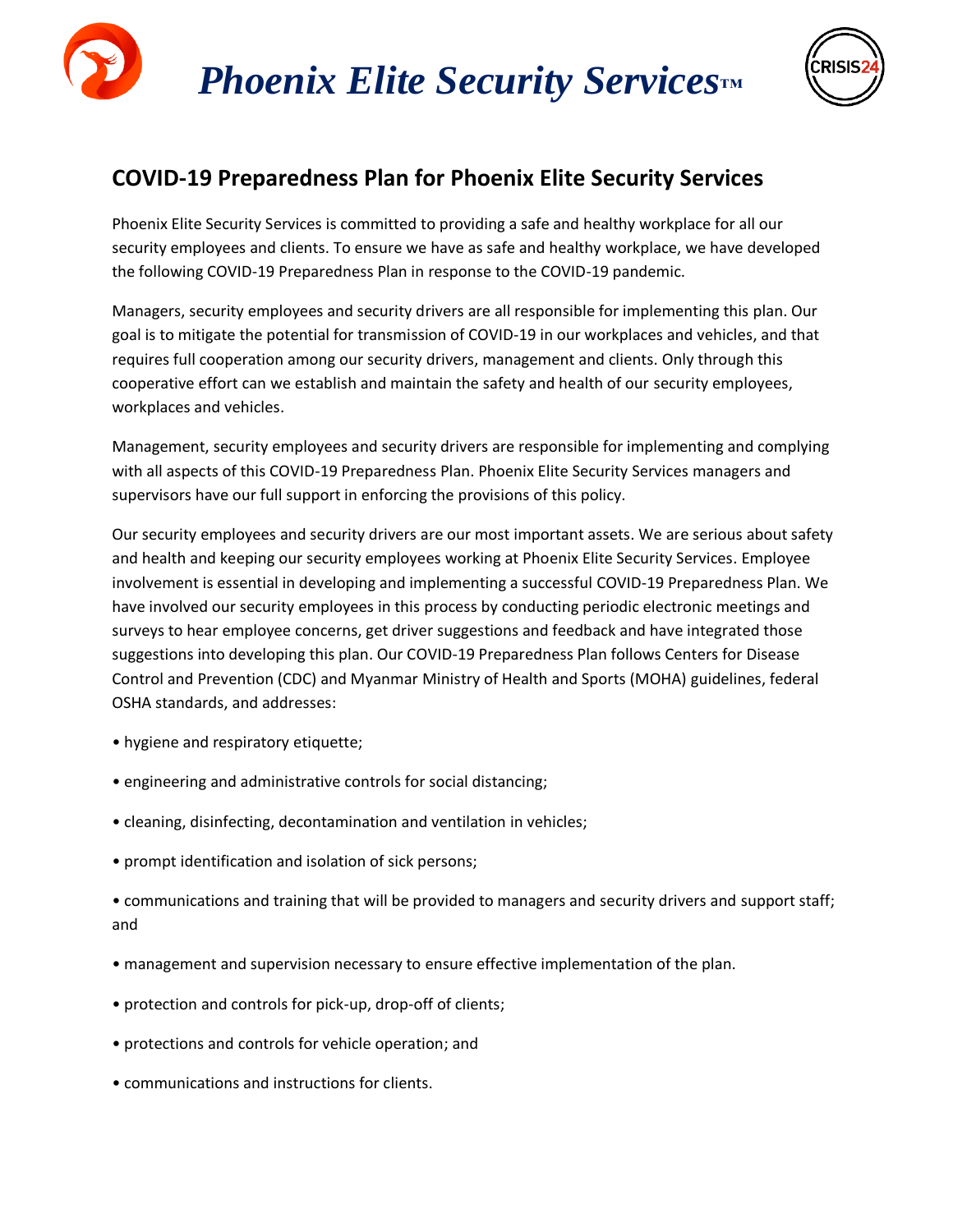

 *Phoenix Elite Security Services™*



### **Screening and policies for security employees exhibiting signs and symptoms of COVID-19**

Security employees have been informed of and encouraged to self-monitor for signs and symptoms of COVID-19.

The following policies and procedures are being implemented to assess security employees' health status prior to entering the workplace and for security employees to report when they are sick or experiencing symptoms.

All security employees are to be screened upon arriving at the workplace with a non-contact infrared thermometer and asked general health condition questions.

Any employee displaying symptoms of fever cough or body aches and pains or any other symptoms of feeling unwell SHOULD NOT REPORT to the workplace but instead call in to their manager and describe their condition.

If an employee begins experiencing symptoms while at work, they should immediately inform management. Security employees displaying symptoms will be isolated in the workplace until they can be sent home.

Phoenix Elite Security Services has implemented leave policies that promote security employees staying at home when they are sick, when household members are sick, or when required by a health care provider to isolate or quarantine themselves or a member of their household. Normal sick leave and family medical leave will be provided to all security employees experiencing symptoms of COVID-19. Accommodations for security employees with underlying medical conditions or who have household members with underlying health conditions have been implemented.

Phoenix Elite Security Services has also implemented a policy for informing security employees if they have been exposed to a person with COVID-19 at their workplace and requiring them to quarantine for the required amount of time.

In addition, a policy has been implemented to protect the privacy of security employees' health status and health information.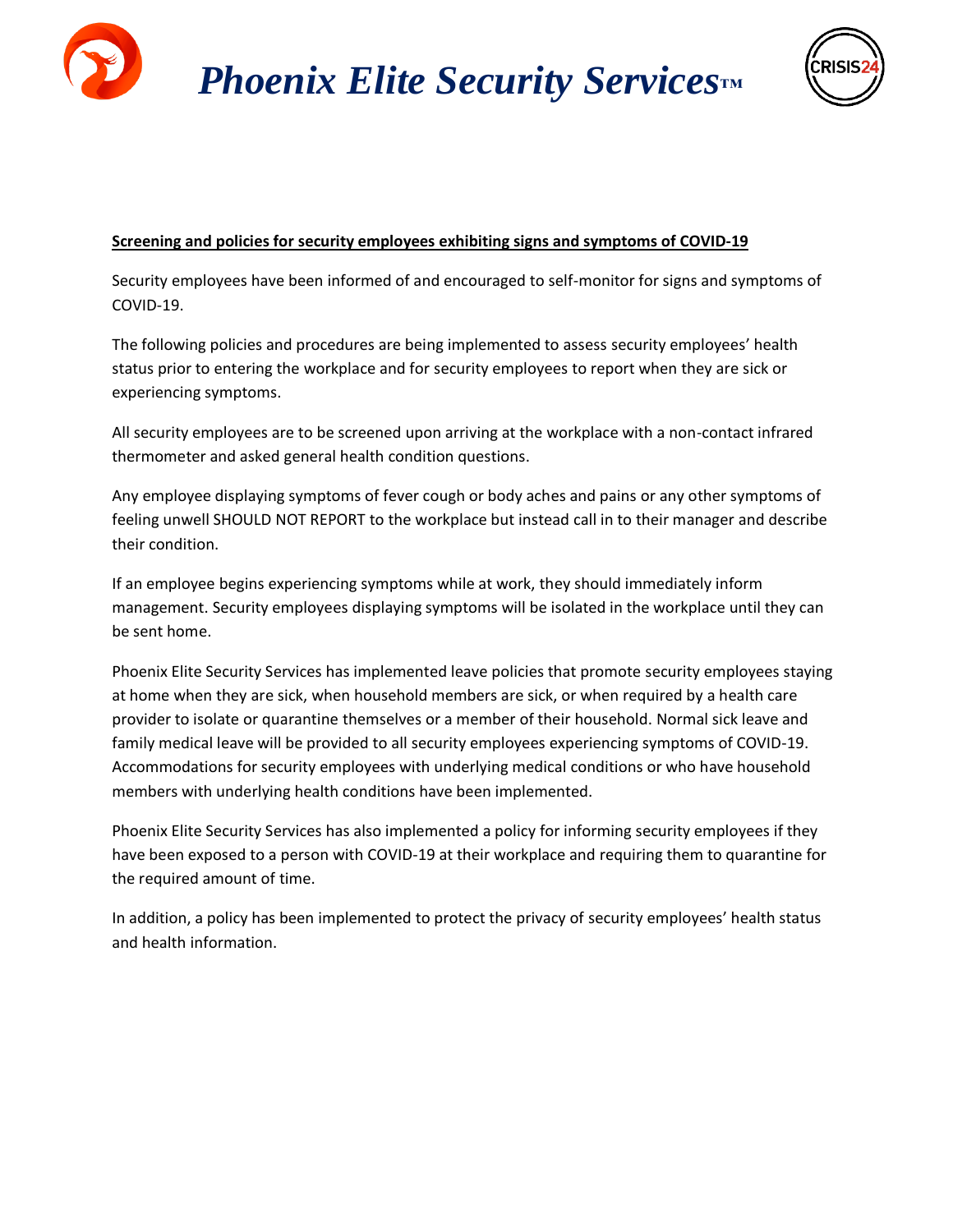



### **Hand washing**

Basic infection prevention measures are being implemented at our workplaces at all times. Security employees are instructed to wash their hands for at least 20 seconds with soap and water frequently throughout the day, but especially at the beginning and end of their shift, prior to any mealtimes and after using the toilet. All clients and visitors to the workplace will be required to wash or sanitize their hands prior to or immediately upon entering any Phoenix Elite Security Services facility. Hand-sanitizer dispensers (that use sanitizers of greater than 60% alcohol) are at entrances and locations in the workplace so they can be used for hand hygiene in place of soap and water, as long as hands are not visibly soiled.

All vehicles will be provided with hand sanitizer for security drivers and clients.

### **Vehicle Cleaning and Sanitation**

All vehicles will be thoroughly washed and sanitized at the end of each shift. Security drivers and supervisors will use Vehicle Dynamics Institute (VDI) guidelines for cleaning; disinfecting and sanitizing executive vehicles as the checklist for maintaining safe, clean vehicles. A copy of the VDI guidelines have been posted on the Phoenix WhatsApp chat room and passed to all vehicle managers and security drivers.

### **Specific Driver Instructions**

### HEALTH POLICIES & PROCEDURES FOR SECURITY DRIVERS

Security drivers need to maintain the highest level of cleanliness and precaution. Below is list of our current policies and procedures to ensure we keep you and our clients safe. \*Please note that this list is subject to change as we are committed to following recommendations from the CDC and DOT.

- All security drivers are to be screened for health before starting their shift. (Temp checks and respiratory questioning)
- Security drivers must wear a mask and gloves at all times.
- Security drivers must use sanitizing wipes/spray on all surfaces after every trip.
- Security drivers must never shake hands or exchange any items with passengers.
- Vehicle maintenance crew must use the disinfectant fogging machine to ensure all surfaces are cleansed.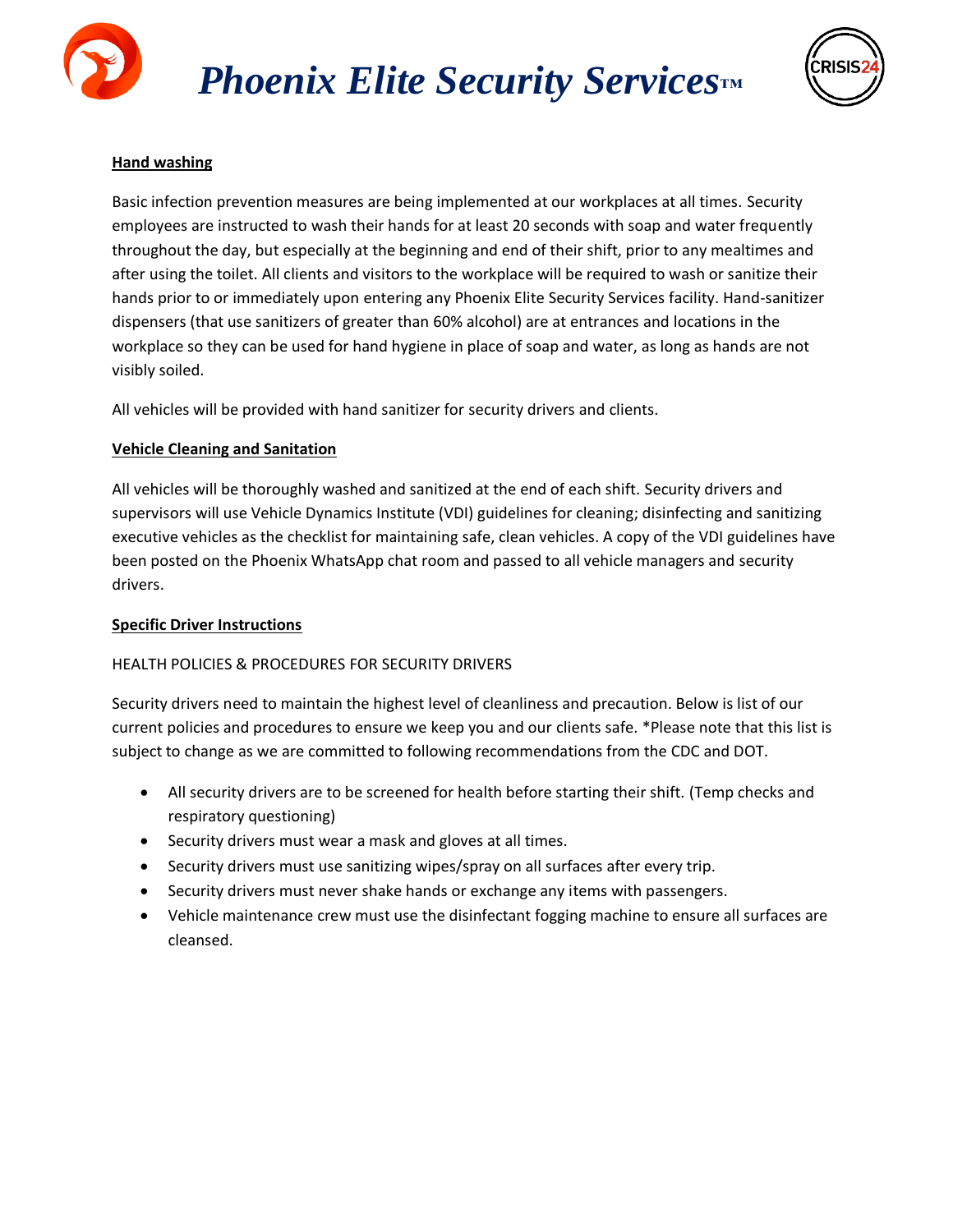## *Phoenix Elite Security Services™*



### **Respiratory etiquette: Cover your cough or sneeze**

Security employees, clients and visitors are being instructed to cover their mouth and nose with their sleeve or a tissue when coughing or sneezing and to avoid touching their face, in particular their mouth, nose and eyes, with their hands. They should dispose of tissues in provided trash receptacles and wash or sanitize their hands immediately afterward. Respiratory etiquette will be demonstrated on posters and supported by making tissues and trash receptacles available to all security employees, clients and visitors.

### **Social distancing**

Social distancing of six feet will be implemented and maintained between security employees, clients and visitors in the workplace through the following engineering and administrative controls: The company has implemented telework, flexible work hours, staggered shifts and additional shifts to reduce the number of security employees in the workplace at one time; and we have provided signage, markings and instructions for security employees, visitors and clients about social distancing. We have increased distance between workstations and worker spacing by marking sections of floors as no-stand spaces.

Vehicles have been equipped with Plexiglas partitions between driver and rear seated passengers. No more than 4 persons are allowed in any vehicle.

Do not gather in groups at the workplace, in common areas and confined areas, including elevators. Personal protective equipment, phones, pens, computer equipment, desks, cubicles, workstations, offices or other personal work tools and equipment will not be shared and, if used by more than one person, they will be cleaned and disinfected between users.

The company will provide recommended protective supplies, such as masks or nonmedical cloth face coverings, gloves, disinfectant, face-shields for security employees. Charts and posters for instruction about when and how they should be worn will be posted at all workplaces.